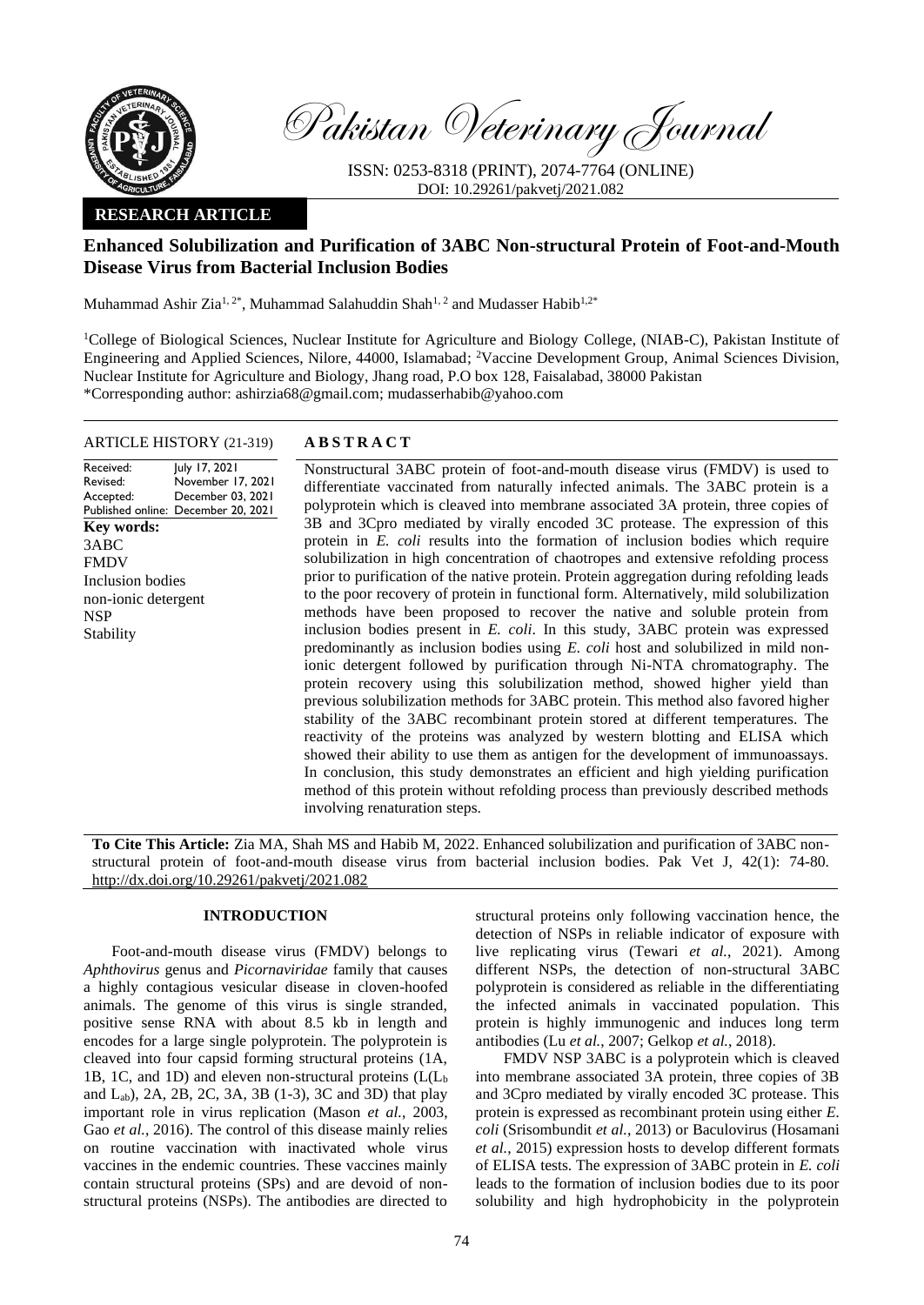structure (Salem *et al.*[, 2021\)](#page-6-7). Inclusion bodies are insoluble aggregates of misfolded polypeptide in *E. coli* following over-expression of protein. Some proteins expressed in inclusion bodies might contain native-like structures which can be solubilized and renatured by refolding to give the native structure (Kaur *et al.*[, 2018\)](#page-6-8) . Normally, Urea and guanidine hydrochloride are used for solubilizing the protein aggregates followed by refolding either by dilution or refolding in the packed columns [\(Singh and Panda, 2005\)](#page-6-9). However, refolding is not routinely used for membrane protein. Membrane proteins mainly with α-helices which are highly hydrophobic in nature and resistant to the chemical denaturation, are difficult to solubilize the proteins without hindering the denaturant removal and protein refolding [\(Barrera](#page-6-10) *et al.*, [2005\)](#page-6-10). High concentration of chaotropes like urea and guanidine hydrochloride (GdnHCl) completely denatures the existing secondary structures which often leads to the protein aggregation during refolding [\(Rudolph and Lilie,](#page-6-11)  [1996\)](#page-6-11). Recovery and refolding of protein from inclusion bodies using mild solubilization strategies are effective to solubilize the proteins than reported alternatively in comparison with high concentration of chaotropes. The mild solubilization technique retains the existing secondary structures of proteins [\(Vinogradov](#page-6-12) *et al.*, 2003). Many proteins such as aquaporin which are integral membrane associated proteins, have been produced in milligrams using mild detergent solubilization [\(Wang](#page-6-13) *et al.*[, 2015\)](#page-6-13). Another strategy for purifying proteins from IBs involves their overexpression using highly soluble proteins as fusion partners, such as glutathione-Stransferase (GST), Maltose binding protein (MBP), and Thioredoxin. However, protein instability of the target protein is major problem during cleavage of fusion tag [\(Francis](#page-6-14) *et al.*, 2012). Other hosts such as baculovirus favors the soluble expression of heterologous proteins but unlike *E. coli*, they are expensive, requires cell culture and often produce low yield of protein [\(Tripathi and](#page-6-15)  [Shrivastava, 2019;](#page-6-15) Zeedan *et al*., 2020).

Previously, inclusion bodies containing 3ABC protein were solubilized using high concentration of urea followed by refolding steps to remove excess urea from the protein [\(Gelkop](#page-6-4) *et al.*, 2018). The use of high amount of refolding buffer and low refolding yields most likely due to protein aggregation are the limitations to use this solubilization procedure [\(Tsumoto](#page-6-16) *et al.*, 2003). During refolding, low protein concentration and reduced intermolecular interactions are essential to inhibit the aggregation of proteins and increase the refolding yield [\(Schramm](#page-6-17) *et al.*, 2020). Moreover, this protein was solubilized in low concentration of ionic detergent such as N-lauryl sarcosine (NLS) which was essential for solubilizing the inclusion bodies. The 3ABC protein solubilized in NLS buffer was purified without using refolding steps (Lu *et al.*[, 2007\)](#page-6-3). It is also reported that purified protein in the buffers containing NLS may be in inactive form which require refolding prior to functional analysis (Song *et al.*[, 2009\)](#page-6-18). Moreover, higher concentrations of NLS  $(>0.3\%)$  may inhibit the binding to  $Ni<sup>2+</sup>$  failing to purify through Ni-NTA chromatography. Therefore, NLS can be replaced by non-ionic detergent in order to improve the purification yield [\(Francis](#page-6-14) *et al.*, [2012\)](#page-6-14). Previously, the effect of non-ionic detergent has

not been studied for the solubilization of 3ABC protein expressed as inclusion bodies in *E. coli.*

In this study, we have employed mild solubilization strategy with non-ionic detergent, n-Dodecyl-B-D-Maltoside (DDM) and compared with previous solubilization methods for recombinant 3ABC protein. The solubilized proteins are purified through Ni-NTA chromatography and compared their purification yields. These proteins are characterized by immunoblotting and ELISA using FMD specific sera confirmed by commercial ELISA kit. To check protein stability, the protein activity is compared at different temperatures to analyze any loss in the reactivity.

# **MATERIALS AND METHODS**

**Expression and solubility analysis of recombinant 3ABC protein in** *E. coli:* Recombinant 3ABC construct was generated from FMDV type O isolate (Accession number: KY192528) using pET-28a-SUMO (Novagen) expression vector. The orientation of the insert in the resultant construct was confirmed by Sanger DNA sequencing which was performed by First BASE Laboratory Sdn Bhd (Selangor, Malaysia). Following transformation into BL21 DE3 cells, a single transformed colony was grown overnight at 37°C in LB media containing 50 µg/mL kanamycin. The overnight culture was diluted 1:100 into fresh LB media with 50 ug/mL kanamycin and incubated with shaking until O.D. reached to 0.6. The culture was induced with 1mM IPTG and incubated at 37°C for four hours. Induced culture was centrifuged at 4000 rpm for 15 minutes at 4⁰C using VersatiTM refrigerated centrifuge (ESCO, Singapore).

To check solubility, induced culture pellets was resuspended in lysis buffer (50mM Tris pH 8.0, 300 mM NaCl, 5mM imidazole) and cells were lysed by sonication (Qsonicator500, Qsonica, USA). Lysate was centrifuged at 12000 rpm for 20 minutes at 4⁰C to separate supernatant (soluble protein) and pellet (insoluble protein). Test expression and solubility of expressed protein was checked on SDS-PAGE.

**Solubilization of insoluble protein in different detergents:** Insoluble protein fraction was solubilized in 20 mL/litre culture of solubilization buffer (50mM Tris pH 8.0, 300 mM NaCl, 5mM imidazole, 5% Glycerol) supplemented with 0.1% DDM. Cells were lysed by sonication and centrifuged at 12000 rpm for 40 minutes at 4⁰C. Insoluble 3ABC protein aggregates were also solubilized using 0.3% NLS (Lu *et al.*[, 2007\)](#page-6-3) and 8M urea (Foord *et al.*[, 2007\)](#page-6-19) as described previously. Solubilized 3ABC proteins were used for purification.

**Purification of recombinant 3ABC fusion protein:** Purified protein fraction solubilized in 0.1% DDM was incubated with 1mL Ni-NTA agarose beads (Qiagen, Germany) for one hour with gentle shaking and loaded on column equilibrated with solubilization buffer. The column was washed once with wash buffer containing 25 mM imidazole. Elution of protein was performed using elution buffer containing different imidazole concentrations i.e. 200mM, 300mM and 500mM. Solubilization of protein in urea and NLS were also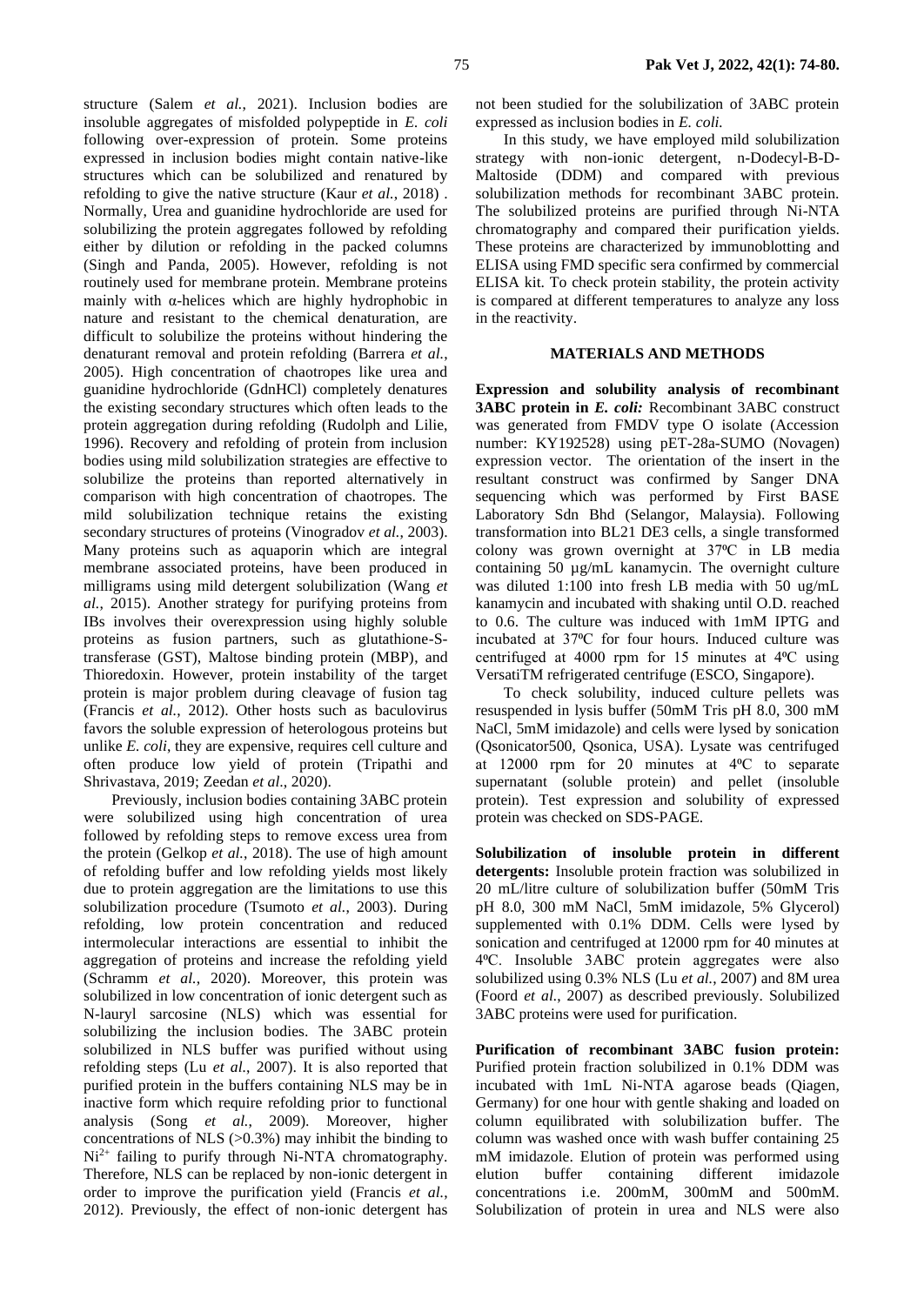purified using same protocol described above except replacing DDM with 8M urea and 1% NLS. Purity of protein was analyzed on SDS-PAGE and protein concentration was determined using Bradford microplate assay with bovine serum albumin as standard [\(Kruger,](#page-6-20)  [2009\)](#page-6-20). Briefly, BSA standards such as 2 mg/mL, 1.5 mg/mL, 1 mg/mL, 0.5 mg/mL, and 0.25 mg/mL were prepared using the respective elution buffer. One milliliter of Bradford's reagent (4.75% of 95% Ethanol, 8.5% of 85% Phosphoric acid and 1.2 mM coomassie brilliant blue G-250) was added into each well and 20 µL standards or protein samples were added into the respective wells with gentle mixing. After incubation for ten minutes at room temperature, the absorbance of each standard or sample was measured at 595nm. A standard curve was generated by plotting average absorbance at 595nm as a function of protein standards concentrations to determine the concentrations of unknown protein samples.

**Immunoblotting:** Purified protein fractions were separated by SDS-PAGE and transferred to the nitrocellulose membrane (BioTrace<sup>TM</sup> NT, Mexico) for two hours at constant 350 mA current and 22 volts using semi-dry method (Semi dry blotting units, Cleaver Scientific Ltd, UK). Membrane was blocked with 3% blocking solution (3% BSA in 1X TBST) at room temperature for one hour followed by washing three times with 1X TBST. Membrane was incubated with FMDV positive serum diluted 1:500 in blocking solution at room temperature for two hours. Following washing, membrane was incubated with Alkaline Phosphatase-conjugated rabbit anti-bovine IgG (AbnovaTM) diluted 1:3000 in blocking solution for one hour at room temperature. After washing, blot was developed by applying BCIP/NBT substrate until bands appeared and reaction was stopped with 5mM EDTA.

**ELISA:** Total 31 serum samples were collected from FMDV positive  $(n=15)$  and negative sera  $(n=16)$  which were confirmed using commercial kit (ID Screen® FMD NSP Competition, France). Positive and negative controls provided with the commercial kit, were also included to make sure that experiment worked. ELISA plate was coated overnight at  $4^{\circ}$ C with 1  $\mu$ g/ml of recombinant 3ABC proteins prepared in 50 mM carbonate/bicarbonate buffer, pH 9.6. Following washing three times with PBST (PBS with 0.05% Tween-20), plate was blocked with blocking buffer (2% BSA-V in PBST) and incubated at 37°C for one hour. After four washes, serum samples diluted 1:20 in blocking buffer were added and incubated at 37°C for one hour. Following five washes, plate was incubated at 37℃ for one hour with HRP-conjugated rabbit anti-cow IgG diluted 1:3000 in blocking buffer. Finally, color was developed with  $TMB/H<sub>2</sub>O<sub>2</sub>$  for 10 minutes reaction was stopped with stop solution (1M H2SO4). Absorbance at 450 nm was determined using a microplate reader (Ledetect 96, Austria). Results were expressed as O.D.450nm and calculated using following formula:

$$
O.D 450 \text{nm} = \frac{Abs \, Sample - Abs \, NC}{Abs \, PC - Abs \, NC}
$$

**Thermal Stability of recombinant protein at different temperatures:** Thermal stability of purified recombinant 3ABC proteins was tested by storing at -20 $^{\circ}$ C, 4 $^{\circ}$ C and 37° C up to 60 days. On same ELISA plate, proteins stored at −70°C and those stored at higher temperatures were tested against positive serum. PP values were calculated using O.D. values obtained from antigens stored at higher temperatures stored antigens in relation to the O.D. values obtained with −70°C stored antigens.

PP value % =  $\frac{\text{O.D. proteins stored at } (-20^{\circ}\text{C}, 4^{\circ}\text{C or } 37^{\circ}\text{C})}{\text{O.D. protein stored at } -70^{\circ}\text{C}} \times 100$ 

#### **RESULTS**

**Analysis of expression and solubility of recombinant 3ABC protein:** Gene corresponding to 3ABC polyprotein was amplified by PCR, cloned into pET expression vector and transformed into BL21 DE3 cells. DNA sequencing revealed the correct orientation of 3ABC gene as in frame with fusion partners. The expression of recombinant protein was achieved using IPTG induction method and checked on SDS-PAGE. The expressed protein showed expected size of 70 kDa (55kDa of target protein and 15 kDa SUMO tag) on SDS-PAG. This band was absent in the control bacterial extract with no IPTG. Following sonication, it was observed that the recombinant 3ABC protein was expressed predominantly in insoluble fraction (as inclusion bodies) than soluble fractions (Fig 1). For soluble expression, the expression of protein was performed at different conditions i.e. temperatures, IPTG concentrations and post-induction time but the 3ABC protein was expressed mainly in inclusion bodies and exerted no effect on the solubility of protein (data not shown). Therefore, the expression of recombinant 3ABC protein was performed at 1mM IPTG at 37<sup>o</sup>C for four hours.

**Effect of detergents on solubility of recombinant 3ABC protein:** Inclusion bodies containing insoluble 3ABC protein were solubilized in three different detergents i.e. urea, NLS and DDM. Urea and NLS were used controls for solubilizing the inclusion bodies since they were used previously for 3ABC protein, therefore their efficiencies were compared with another detergent, DDM. The insoluble 3ABC pellets were solubilized in 0.1% DDM, 8M urea, and 0.3% NLS. Inclusion bodies containing 3ABC protein were solubilized and centrifuged. The resultant supernatants were analyzed on SDS-PAGE to check solubilization efficiencies of three detergents. It was observed that maximum protein was solubilized in soluble form with DDM as compared with NLS and urea (Fig 2A).

**Purification of recombinant 3ABC protein:** The recombinant 3ABC protein was purified through Ni-NTA chromatography using these solubilized supernatants and the purity was analyzed on SDS-PAGE. SDS-PAGE analysis showed the estimated molecular weight of about 70 kDa indicating the purified 3ABC protein. Higher purification of recombinant 3ABC protein was obtained using DDM solubilized supernatant than NLS- and ureasolubilized supernatants. It was observed that higher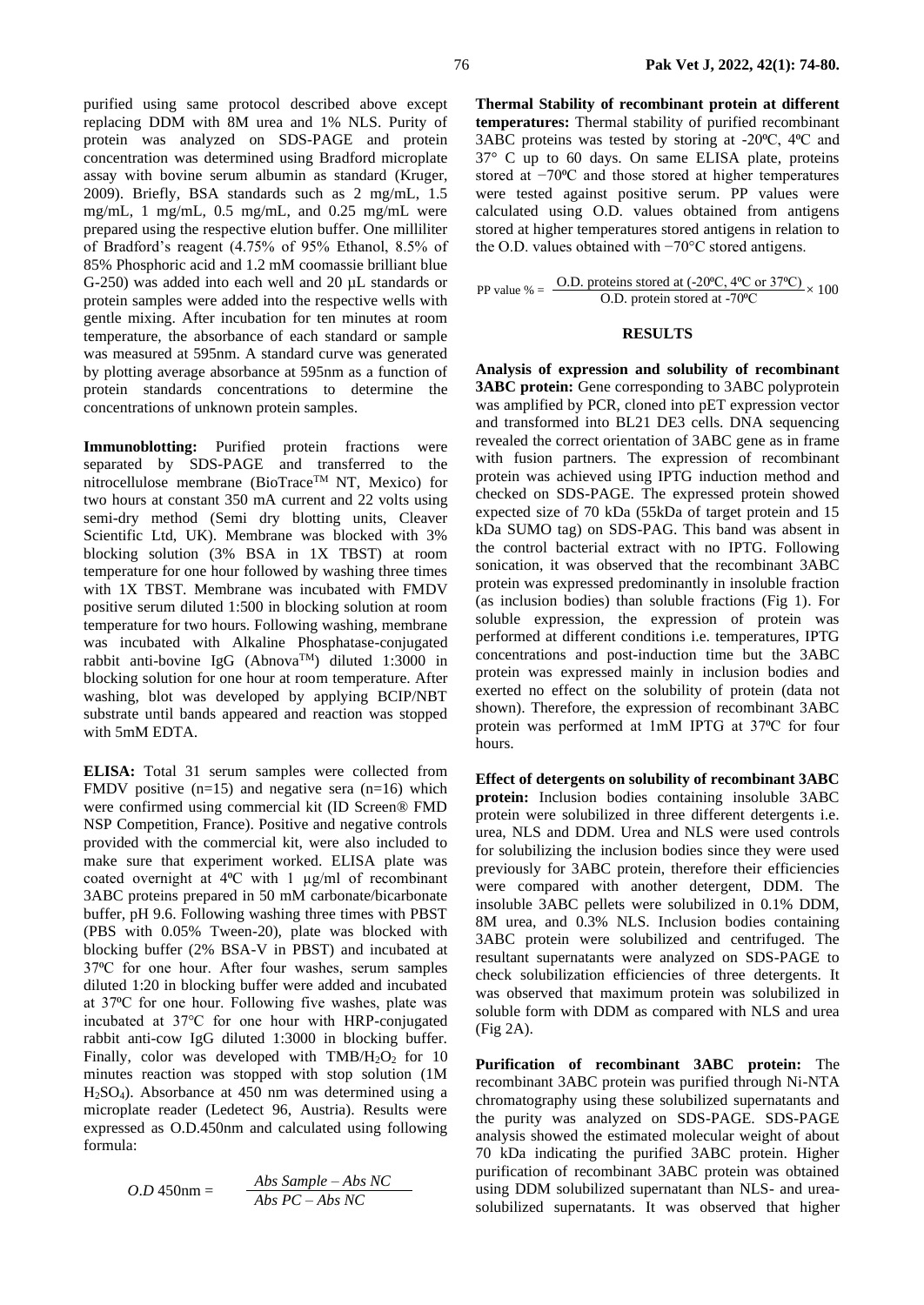purification was achieved by using elution buffer with 200 mM imidazole than the buffers containing 300mM and 500 mM imidazole concentrations (Fig 2B). The purified proteins were quantified by Bradford assay (Fig 3) which showed that higher protein yield of 8 mg obtained from DDM solubilized supernatant followed by 5.2 mg and 3.25 mg from NLS- and urea-solubilized supernatants, respectively (Table 1). The specificity of recombinant 3ABC proteins were also confirmed by immunoblotting using FMDV specific serum obtained from infected animal. The western blot analysis showed the presence of 70 kDa protein band which indicated the good reactivity of anti-3ABC antibodies with FMDV positive serum (Fig 2C). This reactivity indicates that this protein can be used for the development of immunoassays for detecting the virus-specific antibodies.

**Characterization of recombinant protein through ELISA:** To check the diagnostic ability in DIVA analysis, recombinant 3ABC protein was characterized on ELISA using serum samples from infected and healthy animals. These serum samples were confirmed by commercial ELISA kit. It was observed that all the serum samples showed similar results as compared with commercial ELISA kit which indicated that these proteins were capable to differentiate between vaccinated/healthy and infected animals. The serum samples from FMDV infected animals showed strong reactivity with 3ABC polyprotein while no reactivity was observed in the sera from healthy animals. The highest to lowest O.D. values obtained from positive serum samples were ranging from 1.02 to 0.65, 1.08 to 0.73 and 0.99 to 0.65 when tested with NLS, DDM and urea containing proteins respectively. On the other hand, lowest to highest O.D. values from negative serum samples were ranging from 0.016 to 0.18, 0.02 to 0.19 and 0.02 to 0.19 after analyzing with NLS, DDM and urea containing proteins. The O.D. values of positive control was 0.91, 0.94 and 0.88 was obtained from purification with NLS-, DDMand urea-solubilized supernatants respectively. While, negative control serum showed O.D. values of 0.12, 0.09 and 0.14 with purified proteins fractions from NLS-, DDM- and urea-solubilized supernatants respectively (Fig 4A and 4B).

**Evaluation of thermal stability of recombinant 3ABC protein:** Thermal stability of purified proteins was analyzed by storing proteins at different temperatures i.e. - 20⁰C, 4⁰C and 37⁰C for 60 days. The drop in the reactivity of tested proteins were considered as significant if 20 % reduction in the PP values were observed between proteins stored at different temperatures compared with those stored at -70°C [\(Mahajan](#page-6-21) et al., 2013). Both DDM and NLS-solubilized proteins showed no significant drop in their reactivity when stored at different temperatures. DDM-solubilized proteins showed maximum reduction in PP values of 84% at day 50, 81% at day 50 and 80% at day 30 when stored at -20 $^{\circ}$ C, 4 $^{\circ}$ C and 37 $^{\circ}$ C respectively (Fig 5A). NLS containing protein showed lowest PP value upto 79% at day 30, 75% at day 60 and 76 % at 60 after storing at -20<sup>o</sup>C, 4<sup>o</sup>C and 37<sup>o</sup>C respectively (Fig 5B). The maximum drop in PP values of 78% at day 60, 72% at day 50 and 75% at 60 was observed in urea containing protein stored at -20°C, 4°C and 37°C respectively (Fig 5C).



**Fig 1:** SDS-PAGE analysis of the expression and solubility of recombinant 3ABC protein in *E. coli*. Lane M, Protein Marker. UI, uninduced cell extract. IND, induced cell extract. S, soluble protein fraction after sonication. P, Insoluble protein fraction after sonication. M, Pre-stained Protein Marker.



**Fig 2:** SDS-PAGE profile of solubility and purification of recombinant 3ABC fusion protein. A) Analysis of solubilizing insoluble pellet in DDM (lane 2), Urea (Lane 3) and NLS (Lane 4). Lane 1, insolubilized pellet. B) Purification of recombinant 3ABC protein through Ni-NTA chromatography. Lane 1 & 2. Solubilized supernatants containing DDM and NLS respectively. Lanes 3, 4, & 5. Purified protein fractions from DDM-solubilized supernatant. Lanes 6, 7, & 8. Purified protein fraction from NLS-solubilized supernatant. Lanes 9, 10, &11. Purified protein fraction from urea-solubilized supernatant. C) Western blot analysis of recombinant 3ABC protein. Lane 1, 2 & 3, Purified protein fractions from urea-, DDM- and NLS-solubilized supernatants.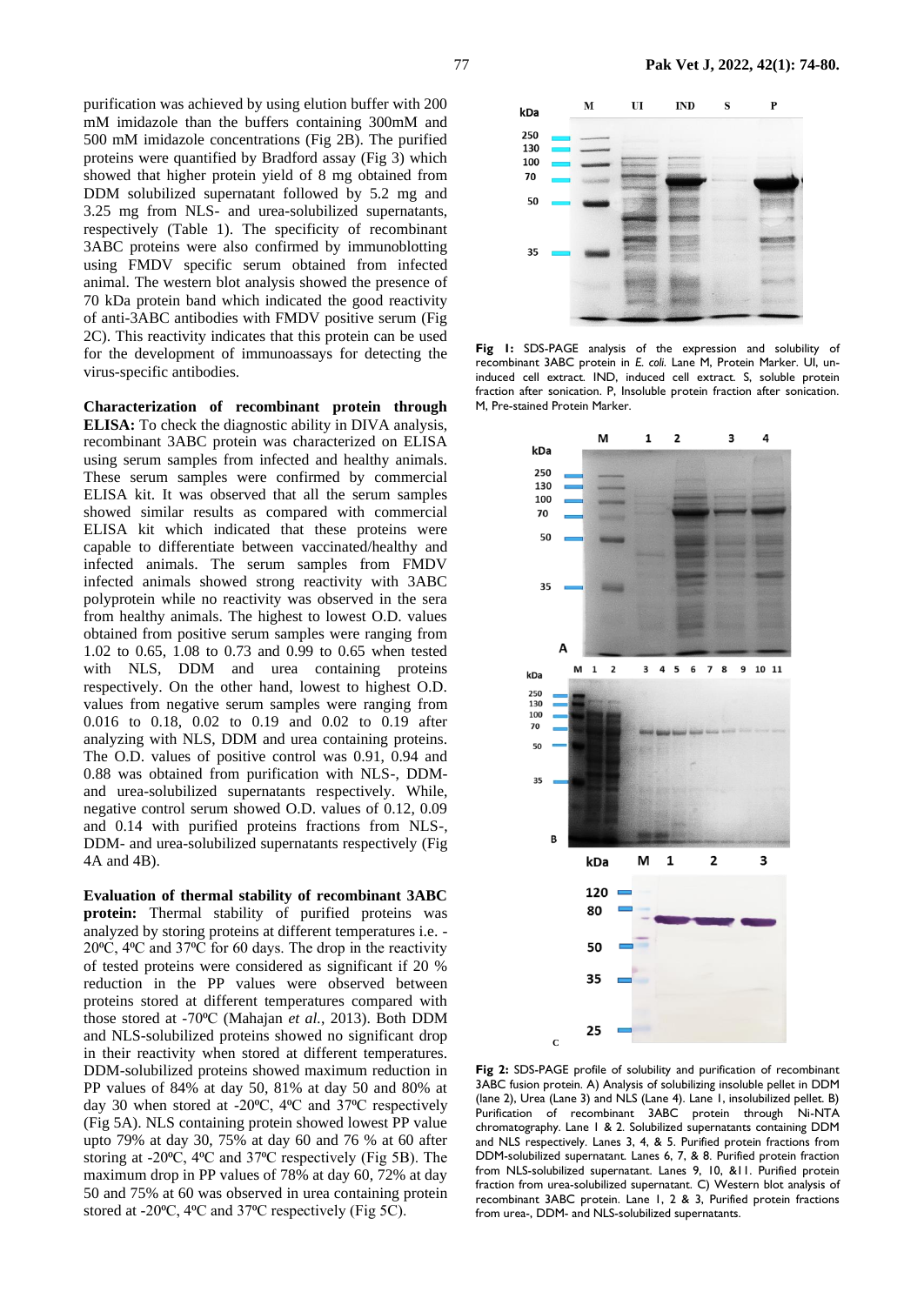

**Fig. 3:** Bradford standard curves using bovine serum albumin (BSA) as standards. The linear equations are  $Y=0.2827x+0.3407$  with  $R^2=0.9750$ ,  $Y=0.347x+0.1107$  with  $R^2=0.9731$ , and  $y=0.3865x+0.131$  with  $R^2$ =0.9771 for DDM (A), NLS (B) and Urea (C) respectively, to determine protein concentrations after purification from respective supernatants.

#### **DISCUSSION**

General strategy for purifying membrane proteins expressed as inclusion bodies in *E. coli* involves solubilization of IBs using denaturants such as GdnHCl or urea followed by refolding of solublized proteins prior to purification into the bioactive form. Different methods have been identified to solubilize inclusion bodies (misfolded structures) such as 2DR (two-denaturation and refolding) method in which IBs are treated in GdnHCl and then solubilized in urea to dissolve precipitates formed during GdnHCl treatment. Refolding steps were used in both denaturation treatments to enhance the protein yield (Yang *et al.*, 2011). This method is costly and requires huge volume of buffer for the refolding of the target protein. However, protein aggregation and lower protein yields are major bottlenecks of these methods due to the hydrophobic interactions and formation of incorrect disulfide bonds [\(Vinogradov](#page-6-12) *et al.*, 2003).



**Fig. 4:** Analysis of serum samples collected from healthy/vaccinated (A) and infected (B) animals through ELISA based on recombinant proteins purified from Supernatants solubilized in DDM, NLS and urea. "1" indicates the samples NC (A) and PC (B) on the x-axis.

In this study, High level expression of 3ABC protein was achieved using pET-28-SUMO expression vector in *E. coli*. The expression of recombinant 3ABC protein as His<sub>6</sub>-SUMO-3ABC was obtained mainly in inclusion bodies. Inclusion bodies harboring 3ABC protein was solubilized in 8M urea and purified using Ni-NTA chromatography. The protein yield obtained from this method is low, most likely due to the protein aggregation (Fig 2B). This attribute was also observed in previous report in which 3ABC protein was solubilized in urea and refolded using dilution [\(Gelkop](#page-6-4) *et al.*, 2018). Moreover, it is also reported that 3ABC protein was solubilized in 8M urea, purified and used directly as antigen without using any refolding step (Foord *et al.*[, 2007\)](#page-6-19).

Moreover, these insoluble aggregates are reported to possess native secondary conformations and hence, the use of mild solubilization does not completely unfold these native-like structures of protein [\(Singhvi](#page-6-22) *et al.*, [2020\)](#page-6-22). In a study, inclusion bodies were treated with mild urea denaturant treatment with trifluoroethanol (TFE) to solubilize the inclusion bodies followed by refolding into bioactive form. TFE is organic solvent which affects secondary and tertiary structures by enhancing the intermolecular interactions and disrupt the hydrophobic interactions. The overall protein yield using this method depends on the efficiency of refolding process. On the other hand, mild solubilization with non-denaturant solubilization agent results into bioactive form of protein without using any refolding process [\(Upadhyay](#page-6-23) *et al.*, [2016\)](#page-6-23). Therefore, we used non-denaturant agents such as 0.3% NLS (N-lauryl sarcosine) without using any refolding step that showed the reliable solubilization of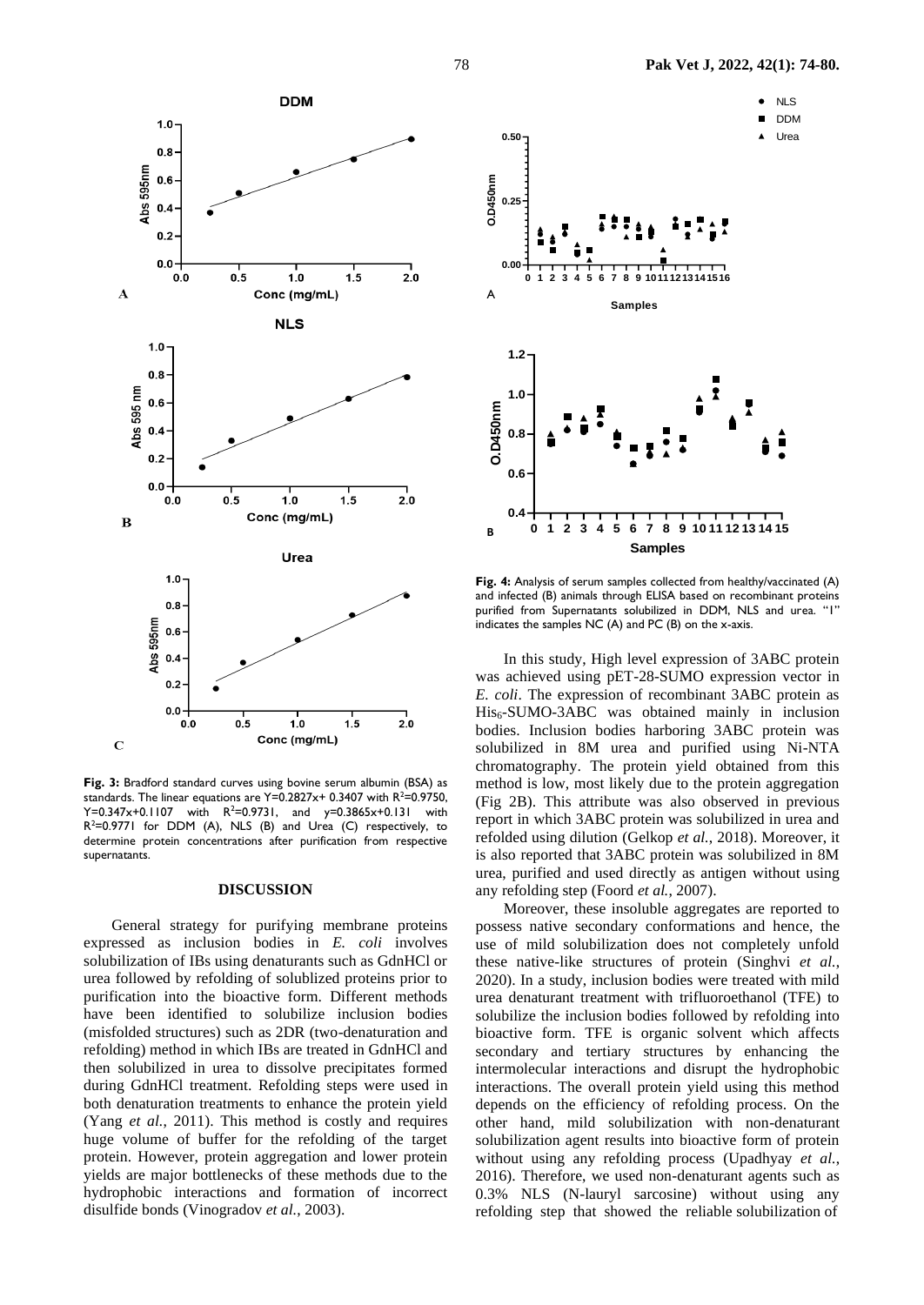**Table 1:** Solubilization and purification yield of recombinant 3ABC protein

| Detergent solubilized<br>Protein fraction | Detergent solubilization |               | Purification  |               |                     |
|-------------------------------------------|--------------------------|---------------|---------------|---------------|---------------------|
|                                           | Supernatant              | Concentration | Eluted volume | Concentration | Total protein yield |
|                                           | volume                   | (mg/mL)       | (mL)          | (mg/mL)       | (mg)                |
| <b>DDM</b>                                | 20                       | 6.78          |               | . 64. ،       |                     |
| <b>NLS</b>                                | 20                       |               |               | . .04         |                     |
| Urea                                      | 20                       | 2.54          |               | 0.65          | 3.25                |



**Fig. 5:** Thermal stability profile of recombinant 3ABC protein containing DDM (A), NLS (B) and Urea (C) stored at -20°C, 4°C and 37°C.

inclusion bodies and high purification yield of target protein compared with urea solubilization method. This method is suitable for the purification of 3ABC protein (Lu *et al.*[, 2007\)](#page-6-3) and many other proteins such as Lys M of tuberculosis (TB) [\(Mustafa](#page-6-24) *et al.*, 2019). 3ABC protein was also solubilized in DDM, a non-ionic detergent which significantly improved the purification yield as compared with NLS-solubilization (Table 1). The lower purification yield from NLS-solubilized proteins may be due to the inability of target proteins to nickel based columns owing to masking by NLS. finding was observed in a previous study in which NLS was replaced with a non-ionic detergent to enhance purification of the target protein [\(Francis](#page-6-14) *et al.*, 2012).

DDM is a good solubilizing agent, possesses a hydrophilic head group and a hydrophobic acyl tail that allows them in removing the lipids molecules surrounding the membrane protein. Moreover, it consists of favorable

properties in order to maintain the functions of mostly aggregation–prone membrane proteins in the solution. A number of proteins have been extracted from inclusion bodies using DDM solubilization method without using any refolding step (He *et al.*[, 2014;](#page-6-25) [Kesidis](#page-6-26) *et al.*, 2020).

The immunoreactivity of 3ABC protein was checked by using it as antigen in ELISA assay. Recombinant 3ABC protein was used at a concentration of 1ug/mL with 1/20 serum dilution as described in previous studies (Lu *et al.*[, 2007;](#page-6-3) [Hosamani](#page-6-6) *et al.*, 2015). All the serum samples showed matching results compared with commercially available kit. The test was considered valid as the O.D. value of positive control obtained from three proteins was three times higher than negative control (Fig 4).

Membrane proteins show insolubility in aqueous solutions and poor stability in detergents which makes them difficult for functional analysis. Temperature variations occur during the manufacturing, storage, and transportation which degrade the less thermally stable proteins and makes them to lose their potency [\(Carlson](#page-6-27) *et al.*[, 2018\)](#page-6-27). Therefore, thermal stability is a critical quality parameter for the characterization during the discovery and development of the proteins. Furthermore, the analysis of thermal unfolding of protein is also essential to illuminate the thermodynamic stability and unfolding pathways of the protein [\(Bowie, 2001\)](#page-6-28). Hence, we checked the stability of each solubilized protein at different temperatures (Fig 5). This aspect for 3ABC protein is not reported so far probably due to the solubilization of membrane proteins often results in the poor stability of the protein, protein unfolding and subsequent protein aggregation. Previously, the thermal stability of 2C [\(Mahajan](#page-6-21) *et al.*, 2013) and 3AB [\(Mohapatra](#page-6-29) *et al.*, 2011) has been reported which showed good stability rates when stored at different temperatures in comparison with storage at  $-70^{\circ}$ C since both proteins were produced soluble in *E. coli.* 

In summary, this was an effective and reliable method using non-ionic detergent for the purification of 3ABC polyprotein from the inclusion bodies in higher yields and soluble form. This purification strategy can be applied without using any renaturation step while maintaining the stability of the protein for subsequent applications.

**Conclusions:** The mild solubilization of inclusion bodies with non-ionic detergent is found reliable and efficient method to purify 3ABC protein without using any refolding procedures. Significant differences in the purification yields of the protein from inclusion bodies with other methods i.e. ionic detergent and high chaotropic denaturant, confirms the choice of non-ionic detergent for solubilization and purification of proteins is authentic. The recombinant protein showed reliable performance on ELISA and good thermal stability as well.